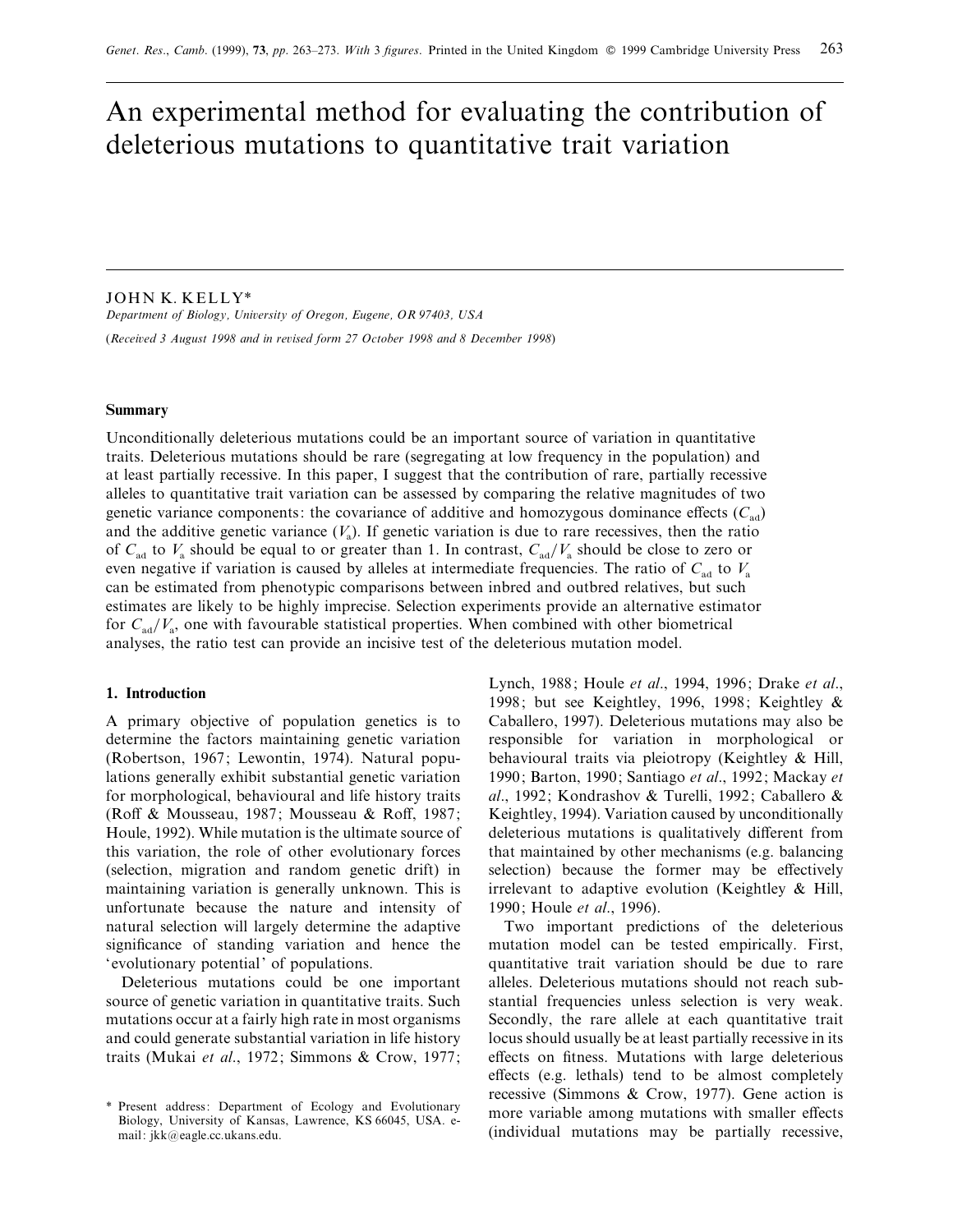additive or partially dominant). However, recessive or partially recessive alleles are likely to dominate standing variation because they will persist longer than additive or dominant mutations under antagonistic selection.

Partial recessivity of deleterious mutations is supported by direct estimates of dominance coefficients for alleles affecting life history traits. Charlesworth & Hughes (1998) summarize many studies of *Drosophila melanogaster* and suggest that the heterozygous effect of deleterious alleles is typically 20% of their homozygous effect ( $h=0.2$ ). Dudash & Carr (1998) and Willis (1999) have obtained similar estimates for a range of life history characters in the annual plant *Mimulus guttatus*. Morphological variation caused by the pleiotropic effects of deleterious mutations should also be caused by rare, partially recessive alleles *if* alleles have consistent dominance relations across all traits they affect. Consistency implies that alleles that are recessive in their effects on fitness will also be recessive in their effects on other traits. Genetic data from *Drosophila* provide support for consistency of dominance relations (Keightley & Kacser, 1987).

Quantitative genetic methods can be used to assess the contribution of rare, partially recessive alleles (e.g. Charlesworth & Hughes, 1998). The change in the genetic variance with inbreeding is particularly informative (Robertson, 1952; Jacquard, 1974). In the next section, I review genetic variance components that emerge with inbreeding. Rare recessives inflate the magnitude of these 'inbreeding components' relative to the additive genetic variance.

# **2. Genetic statistics**

Consider the standard model of quantitative trait inheritance in which the phenotype is the sum of statistically independent genetic and environmental components (Falconer, 1989). We assume that the genotypic value of an individual is the sum of genotypic effects at each of its quantitative trait loci (there is no epistasis). With random mating and linkage equilibrium among quantitative trait loci, the genetic variance is the sum of genetic variances at individual loci.

Consider a particular locus segregating for a high allele  $(A_1)$  and a low allele  $(A_0)$ . Following Falconer (1989, ch. 7), the average phenotypic values of genotypes  $A_0A_0$ ,  $A_0A_1$  and  $A_1A_1$  are  $-a$ , *d* and *a*, respectively. Let  $p$  denote the frequency of  $A_1$  and  $q$ denote the frequency of  $A_0$ . It follows that the genotypic variance  $(V_g)$  at this locus equals the additive variance  $(V_a)$  plus the dominance variance  $(V_d)$ , where  $V_a = 2pq[a + d(q - p)]^2$  and  $V_d = 4(pqd)^2$ . I will subsequently assume that  $-a \leq d \leq a$  (no phenotypic overor under-dominance).

Inbreeding can change both the mean and genetic variance of a quantitative character. The extent to which the mean changes with inbreeding is characterized by *B*, the directional dominance. This equals the difference in mean phenotype between an outbred population and a completely inbred population with the same allele frequencies. (Here, I use the term directional dominance instead of the more familiar 'inbreeding depression' because the latter is often formally defined as a ratio.) Under the model outlined above, the directional dominance associated with a single locus is  $-2pqd$  (Cockerham & Weir, 1984). The overall value for *B* is the sum of this quantity across all quantitative trait loci. Using the subscript *k* to denote locus, we can define the standard phenotypic mean of a randomly mating population (*M*) and the directional dominance  $(B)$  in terms of allele frequencies and genotypic effects:

$$
M = \sum_{k} a_k (p_k - q_k) + 2d_k p_k q_k \tag{1}
$$

and

$$
B = -\sum_{k} 2d_k p_k q_k, \tag{2}
$$

where the sums are taken across all loci affecting the trait. With inbreeding, the mean phenotype is  $M + FB$ , where *F* is the mean inbreeding coefficient (Jacquard, 1974; Cockerham & Weir, 1984).

The genetic variance with inbreeding depends on *V*<sup>a</sup> ,  $V<sub>d</sub>$  and several additional quantities (Harris, 1964; Jacquard, 1974; Cockerham & Weir, 1984; Cornelius, 1988; de Boer & Hoeschele, 1993). Let  $C_{ad}$  denote the covariance of additive effects with homozygous dominance effects and  $V_{\text{hd}}$  denote the variance of homozygous dominance effects. The 'homozygous dominance effect' is the dominance deviation associated with a particular allele when that allele is in homozygous form. As shown by Cockerham & Weir (1984), the values for these quantities at a single diallelic locus are

$$
C_{\text{ad}} = 2pq(p-q) d[a+d(q-p)] \text{ and}
$$
  

$$
V_{\text{hd}} = 4pq(q-p)^2 d^2.
$$

The ratios of  $C_{ad}$  and  $V_{hd}$  to  $V_a$  are given as a function of the frequency of a partially recessive allele in Fig. 1. If the additive variation in a trait is due primarily to rare recessive alleles, we should observe relatively large values for  $C_{ad}$  and  $V_{hd}$ . If alleles with intermediate frequencies predominate, however,  $V_a$ should be substantially greater than  $C_{\text{ad}}$  or  $V_{\text{hd}}$ . In fact,  $C_{\text{ad}}$  may be negative when recessive alleles occur at high frequencies (greater than  $0.5$ ). All these quantities can be estimated from phenotypic comparisons among relatives if inbred individuals are included in the pedigree (Cockerham & Weir, 1984; Cornelius, 1988;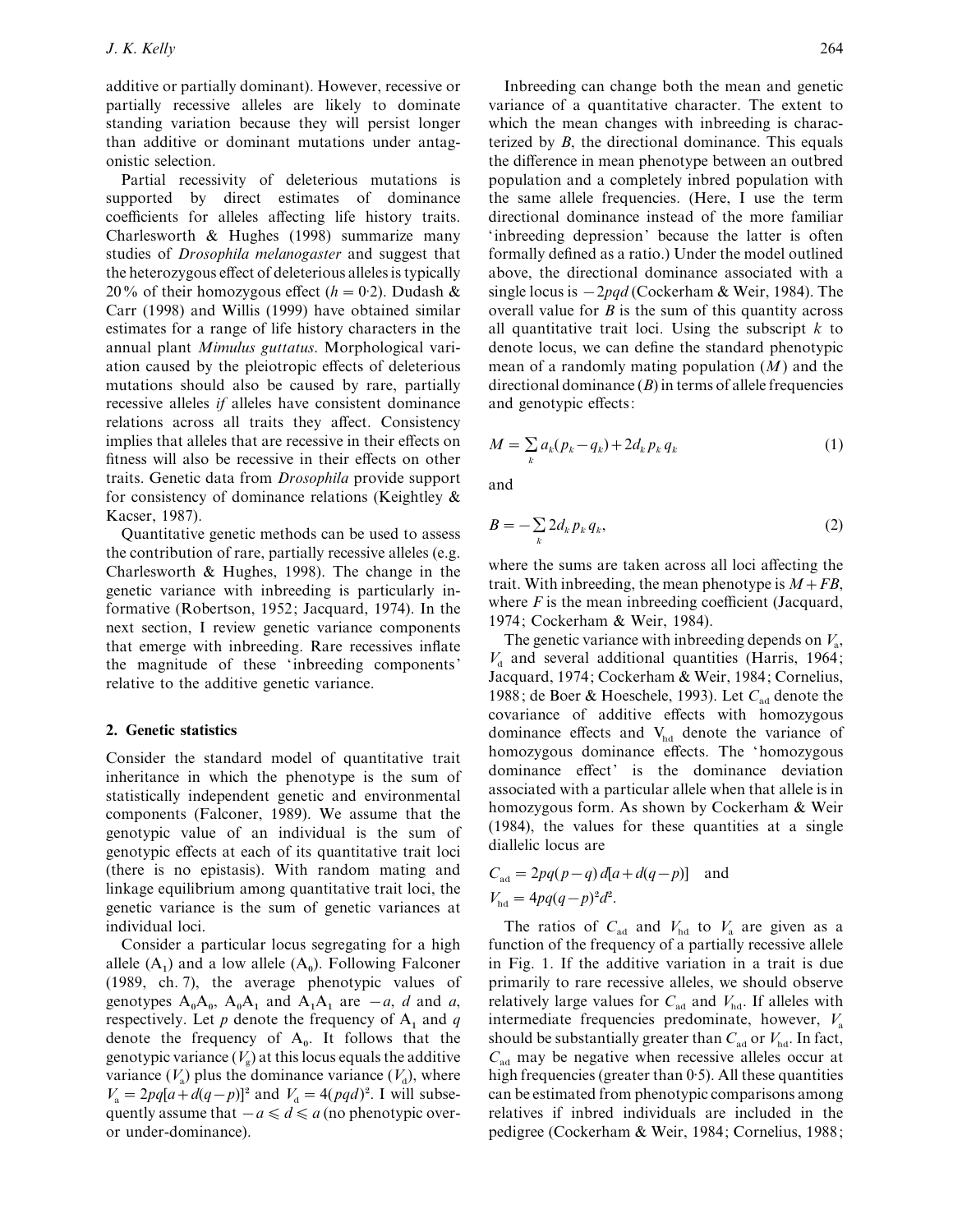

Fig. 1. The ratio of  $C_{ad}$  or  $V_{bd}$  to the additive genetic variance given the frequency of a partially recessive allele. In this case, the heterozygous effect of the allele is 20% of its homozygous effect ( $h = 0.2$ ;  $d = -0.6a$ ).

de Boer & Hoeschele, 1993; Shaw & Woolliams, 1998; Shaw *et al*., 1998).

*Drosophila* geneticists have estimated  $V_a$  and the variance among homozygous genotypes (hereafter denoted  $V_{\text{ho}}$ ) for numerous life history traits of *Drosophila melanogaster*(Takano *et al*., 1987; Hughes, 1995, 1997; summarized by Charlesworth & Hughes, 1998). In the terminology of the present paper,  $V_{\text{he}} =$  $2V_a + 4C_{ad} + V_{hd}$ . If quantitative trait alleles are at intermediate frequencies or if there is no dominance,  $V_{\rm a}/V_{\rm hg}$  should approach 0.5 (Charlesworth & Hughes, 1998). Lower values for  $V_a/V_{\text{hg}}$  are expected under the deleterious mutation model. For variation in male longevity attributable to the third chromosome of *D*. *melanogaster*, Hughes (1995) obtained an estimate for  $V_{\text{hg}}$  that was only slightly greater than  $V_{\text{a}}$ . This suggests that at least some intermediate frequency alleles contribute to variation in the trait (Charlesworth & Hughes, 1998).

Unfortunately, statistical difficulties hinder the broad application of this method. Estimates for  $V_{\text{ho}}$ ,  $V_{\rm a}$ ,  $C_{\rm ad}$  or  $V_{\rm hd}$  from any single experiment will generally have large sampling errors. As a consequence, the ratio of estimated values is a biased estimator of the true ratio and it will typically have a high sampling variance. To illustrate, let  $V_a^*$  and  $C_{aa}^*$  denote estimators for  $V_a$  and  $C_{ad}$ . By the 'delta method' (Rice, 1988, pp. 142–147; Lynch & Walsh, 1998, pp. 807–809), we find the approximate bias and sampling variance of the ratio of  $V_a^*$  to  $C_{aa}^*$ :

$$
E\left[\frac{C_{\text{ad}}^{*}}{V_{\text{a}}^{*}} - \frac{C_{\text{ad}}}{V_{\text{a}}}\right] \approx \frac{1}{V_{\text{a}}^{2}} \left[s_{\text{aa}} \left(\frac{C_{\text{ad}}}{V_{\text{a}}}\right) - s_{\text{ad}}\right]
$$
(3)

and

$$
V\left[\frac{C_{\text{ad}}^*}{V_{\text{a}}^*}\right] \approx \frac{1}{V_{\text{a}}^2} \left[s_{\text{aa}} \left(\frac{C_{\text{ad}}}{V_{\text{a}}}\right)^2 + s_{\text{dd}} - 2s_{\text{ad}} \left(\frac{C_{\text{ad}}}{V_{\text{a}}}\right)\right],\tag{4}
$$

where  $s_{aa}$  is the sampling variance of  $V_a$ ,  $s_{dd}$  is the sampling variance of  $C_{\text{ad}}^*$ , and  $s_{\text{ad}}$  is the sampling covariance of  $V_a^*$  and  $C_{\text{ad}}^*$ . If  $s_{\text{aa}}$ ,  $s_{\text{dd}}$  and  $s_{\text{ad}}$  are small covariance of  $V_a$  and  $C_{ad}$ . If  $S_{aa}$ ,  $S_{dd}$  and  $S_{ad}$  are small<br>relative to  $V_a$ <sup>2</sup>, then the bias and sampling variance are small. Unfortunately, prohibitively large sample sizes may be required to ensure that  $s_{aa}$ ,  $s_{dd}$  and  $s_{ad} \le V_a^2$ .

The sampling covariance,  $s_{ad}$ , has a particularly important effect on the accuracy of ratio estimates. If  $V_a^*$  and  $C_{aa}^*$  are estimated from distinct experiments then  $s_{\text{ad}} = 0$ . However, if they are estimated simultaneously from the same data (e.g. Shaw *et al*., 1998), the sampling covariance will generally be nonzero. A negative sampling covariance between  $V_a^*$  and  $C_{\text{ad}}$ <sup>\*</sup> ( $s_{\text{ad}}$  < 0) will usually inflate both the bias and the sampling variance. This is noteworthy because sampling covariances between genetic variance component estimators are typically negative (Shaw, 1987; Cornelius, 1988).

An alternative means of estimating the relative magnitudes of  $C_{ad}$  and  $V_a$  is from the rate of evolution in selection experiments. In the short term, the expected change in the mean phenotype (*M*) equals the product of the cumulative selection differential and the narrow-sense heritability (Falconer, 1989). The latter is  $V_a$  divided by  $V_p$ , the phenotypic variance. The expected change in the directional dominance (*B*) is the product of the cumulative selection differential and  $C_{ad}/V_p$  (Kelly, 1999*a*, *b*; Appendix). Thus, the ratio of the cumulative change in *B* to the cumulative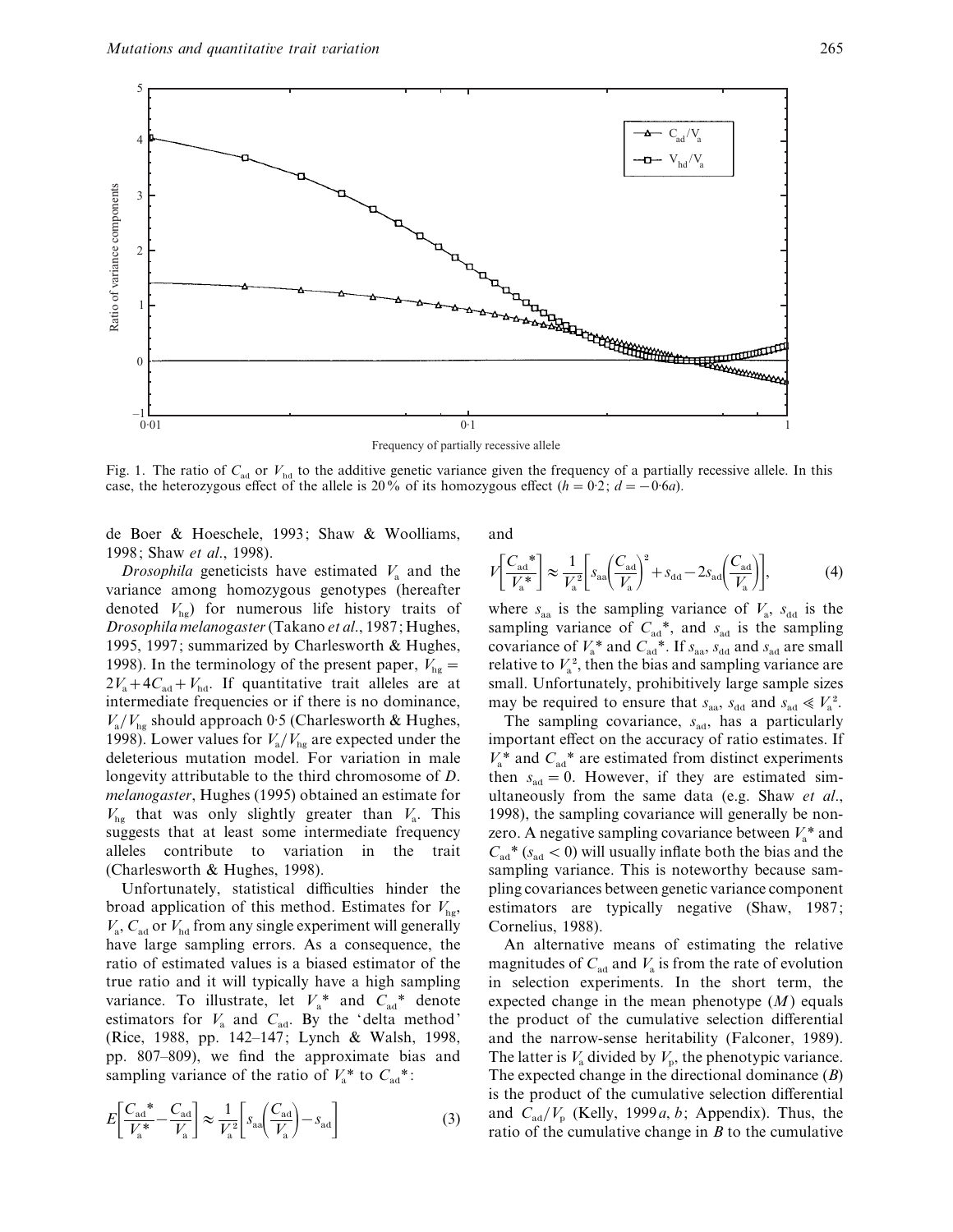change in *M* provides an estimate of the ratio of  $C_{ad}$ to  $V_{\circ}$ .

Estimation of  $C_{\text{ad}}/V_{\text{a}}$  from a selection experiment has two principal advantages. The first is simplicity: the cumulative change in the directional dominance can be measured simply by generating inbred progeny from the base population (or a non-selected control population) and from the selected population. The difference in mean values of inbred and outbred individuals provides an estimate of *B* (Cockerham & Weir, 1984). Secondly, sampling errors in estimates of  $C_{\text{ad}}$  and  $V_{\text{a}}$ , which are caused by genetic drift in this type of experiment, should be positively correlated when quantitative trait variation is caused primarily by rare recessive alleles. Positive values for  $s_{\text{ad}}$  allow the ratio of  $C_{ad}$  to  $V_a$  to be estimated with much greater precision (Eq. 4).

This can be illustrated with a highly simplified version of the deleterious mutation model. We assume that all mutations segregating in the population are equally deleterious and have equivalent fitness effects in heterozygotes. The fitnesses at a particular locus are 1,  $1 - hs$  and  $1 - s$  for the wild-type homozygote, the heterozygote and the mutant homozygote, respectively. As a consequence of their equivalent fitness effects, we assume that all deleterious mutations have the same frequency  $(\rho)$ .

Pleiotropic effects of deleterious alleles may either increase or decrease trait values. I assume that there are  $n_1$  loci where the deleterious allele increases the trait value and  $n_2$  loci where the deleterious allele decreases the trait value. I further assume that dominance relations for phenotype and fitness are consistent (the rare allele is always partially recessive). Thus,  $d = a(1-2h)$  for rare 'low alleles' and  $d =$  $a(2h-1)$  for rare 'high alleles'. With these assumptions,

$$
C_{\text{ad}} = 2(n_1 + n_2)\rho(1 - \rho)(1 - 2\rho)a^2(1 - 2h)
$$
  

$$
(1 - (1 - 2h)(1 - 2\rho))
$$
 (5)

and

$$
V_{\rm a} = 2(n_1 + n_2)\rho(1 - \rho) a^2 (1 - (1 - 2h)(1 - 2\rho))^2.
$$
 (6)

Thus,

$$
\frac{C_{\text{ad}}}{V_{\text{a}}} = \frac{(1 - 2\rho)(1 - 2h)}{1 - (1 - 2h)(1 - 2\rho)},\tag{7}
$$

which converges on  $(1-2h)/2h$  as  $\rho$  gets small. With  $h = 0.2$ ,  $C_{ad}/V_a \approx 1.5$ . If  $h < 0.2$  (see Watanabe & Ohnishi, 1975; Sved & Wilton, 1989), then  $C_{\text{ad}}/V_{\text{a}}$  may be substantially greater.

Equation (7) gives the ratio of  $C_{ad}$  to  $V_a$  as a function of allele frequencies  $(\rho)$  in the population as a whole, i.e. the ' reference' or 'base' population about which we hope to make inferences. After a

selection experiment is conducted, allele frequencies will differ from  $\rho$  due to both selection and genetic drift. Drift occurs first when an experimental population is established by sampling the initial set of individuals and also during each subsequent round of selection and reproduction. Let  $M_0$  and  $B_0$  denote the mean phenotype and directional dominance of the base population, respectively. Let *M<sup>t</sup>* and *B<sup>t</sup>* denote the values for these quantities in a particular experimental population after *t* generations of selection. To a first approximation,

$$
M_t - M_0 \approx 2a(1 - (1 - 2h)(1 - 2\rho))
$$

$$
\left[\sum_{i=1}^{n_1} \Delta p_i + \sum_{j=1}^{n_2} \Delta p_j\right] (8)
$$

and

$$
B_t - B_0 \approx 2a(1 - 2h)(1 - 2\rho) \left[ \sum_{i=1}^{n_1} \Delta p_i + \sum_{j=1}^{n_2} \Delta p_j \right],
$$
 (9)

where ∆*p<sup>i</sup>* is the cumulative change in the frequency of the high allele at locus *i* (among the set of loci where the high allele is rare) and  $\Delta p_j$  is the cumulative change in the frequency of the high allele at locus *j* (among the set of loci where the low allele is rare). Equations (8) and (9) neglect terms of order  $(\Delta p)^2$  and are thus only valid for short-term response to selection.

In this simple model, the ratio of  $(B_t - B_0)$  to  $(M_t - M_0)$  is:

$$
\frac{B_t - B_0}{M_t - M_0} \approx \frac{(1 - 2h)(1 - 2\rho)}{1 - (1 - 2h)(1 - 2\rho)}.
$$
\n(10)

Equation (10) indicates that  $(B_t - B_0)/(M_t - M_0)$  invariably equals  $C_{\text{ad}}/V_a$ . While genetic drift will cause  $(B_t - B_0)$  and  $(M_t - M_0)$  to differ among replicate populations, these random effects cancel out of the ratio. In fact, the evolutionary forces determining allele frequency changes ( $\Delta p_i$  and  $\Delta p_j$  in (8) and (9)) are completely arbitrary. In statistical terms,  $(B_t - B_0)$ and  $(M_t - M_0)$  have a positive sampling covariance because random fluctuations in allele frequency affect each quantity in the same way.

#### **3. Stochastic simulations**

The cancellation of random variables in (10) stems from the simplicity of this particular deleterious alleles model. However, we expect a high, positive sampling covariance under a range of models in which variation is due to rare, partially recessive alleles. To test this expectation, I performed stochastic simulations of truncation selection in which the frequencies, effects and dominance of alleles varied among loci.

In these simulations, the genotypic value of the trait under selection is determined by contributions from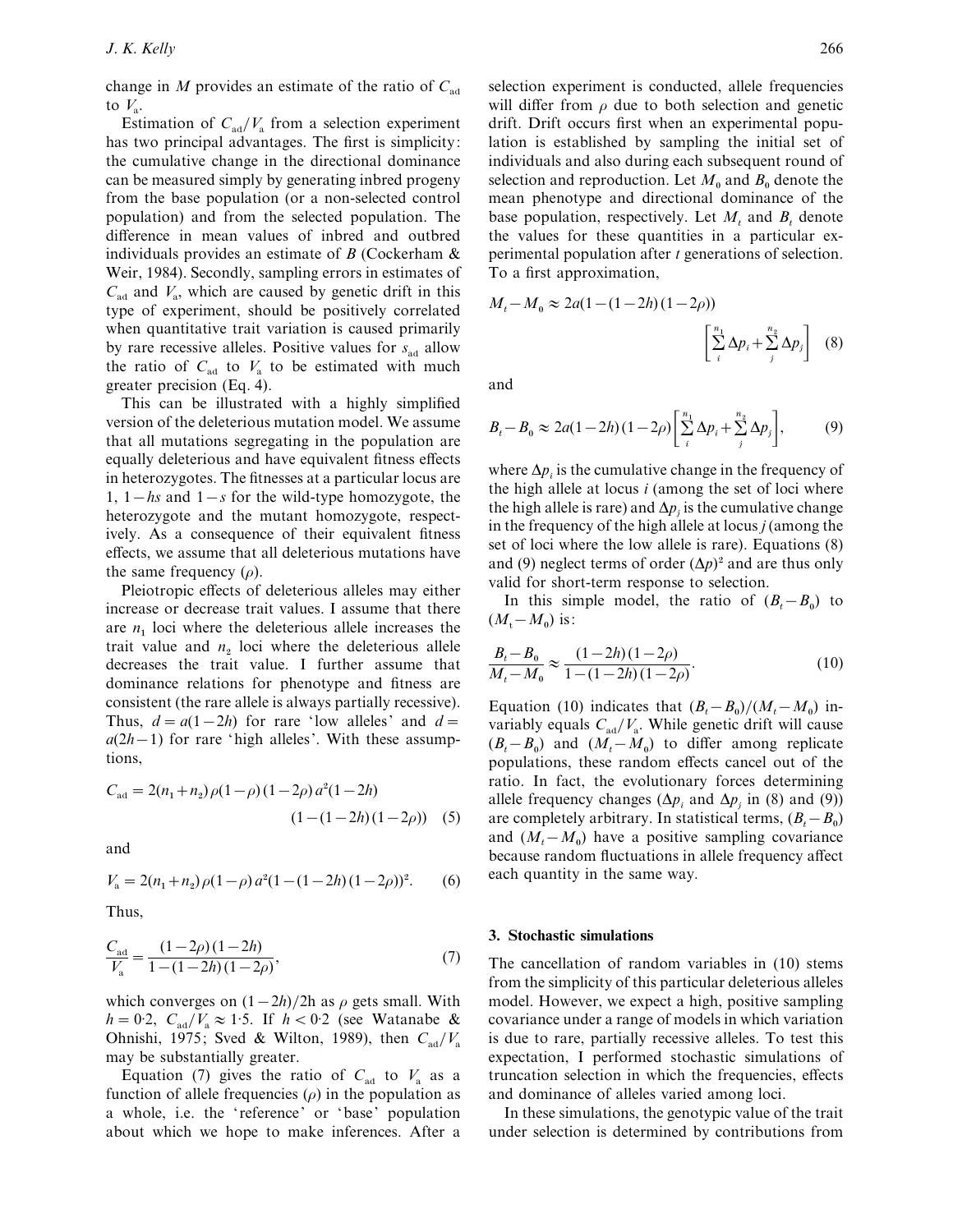| Case                     | Model parameters |            |                  |                        |                                          |                                            |
|--------------------------|------------------|------------|------------------|------------------------|------------------------------------------|--------------------------------------------|
|                          | a                | q          | $\boldsymbol{h}$ | $C_{\rm ad}/V_{\rm a}$ | Selection up<br>$\Delta B/\Delta M$ (SD) | Selection down<br>$\Delta B/\Delta M$ (SD) |
| Model 1                  |                  |            |                  |                        |                                          |                                            |
|                          |                  | 0.02       | 0.2              | 1.36                   | 1.44(0.01)                               | 1.04(0.04)                                 |
| $\overline{\mathbf{c}}$  |                  | 0.02       | 0.1              | 3.31                   | 3.67(0.04)                               | 2.11(0.11)                                 |
| 3                        |                  | 0.01       | 0.2              | 1.43                   | 1.45(0.01)                               | 1.13(0.04)                                 |
| $\overline{\mathcal{L}}$ |                  | 0.01       | 0.1              | 3.63                   | 3.83(0.03)                               | 2.41(0.12)                                 |
| 5                        | $1/-1$           | 0.02       | 0.2              | 1.36                   | 1.17(0.04)                               | 1.17(0.04)                                 |
| Models 2 and 3           |                  |            |                  |                        |                                          |                                            |
| 6                        | Varies           | 0.02       | Varies           | 1.48                   | 1.83(0.21)                               | 1.18(0.23)                                 |
| 7                        | Varies           | Varies     | 0.2              | 1.40                   | 1.47(0.02)                               | 1.09(0.04)                                 |
| 8                        | Varies           | Varies     | 0.1              | 3.51                   | 3.84(0.09)                               | 2.24(0.15)                                 |
| Model 4                  |                  |            |                  |                        |                                          |                                            |
| 9                        | 1                | 0.01       | 0.1              | 3.63                   | 3.83(0.03)                               | 2.32(0.17)                                 |
| 10                       | $1/-1$           | 0.01       | 0.1              | 3.63                   | 2.69(0.19)                               | 2.69(0.19)                                 |
| Model 5                  |                  |            |                  |                        |                                          |                                            |
| 11                       | 10/1             | 0.005/0.02 | 0.02/0.2         | 2.02                   | 2.17(0.13)                               | 1.52(0.46)                                 |
| 12                       | 10/1             | 0.01/0.02  | 0.02/0.2         | 2.79                   | 2.76(0.14)                               | 1.84(0.47)                                 |
| 13                       | 10/1             | 0.01/0.02  | 0.02/0.3         | 1.38                   | 1.63(0.16)                               | 1.08(0.44)                                 |

Table 1. *Simulation results for the ratio test under a ariety of genetic models* (*as described in the text*)

The standard deviation among replicates for ∆*B*}∆*M* is given in parentheses next to the mean for each direction of selection. Parameter values for a particular simulation are list prior to the results. Here, *q* denotes the frequency of the rare allele at each locus and *h* denotes its dominance coefficient. Multiple values (separated by /) are given when the value of a particular parameter varies among loci. For model 5, the first listed value for each parameter refers to loci harbouring lethals.

100 unlinked loci. Each locus has two alleles and contributes additively to the genotypic value (there is no epistasis). The three genotypes at locus *k* (denoted  $A_0A_0$ ,  $A_0A_1$  and  $A_1A_1$  contribute  $-a_k$ ,  $d_k$  and  $a_k$ , respectively, to the genotypic value of an individual (as in Falconer, 1989). The frequency of allele  $A_1$  at locus *k* is  $p_k$  ( $q_k = 1 - p_k$ ). Different values for  $d_k$ ,  $a_k$  and  $p_k$  across loci are considered in different 'models'.

Selection was imposed on populations of 100 individuals. For each particular genetic model, selection was performed for four generations and in both directions (for both high and low values of the trait) at one-half intensity (the top or bottom 50 individuals survive to reproduce). The genotypes of individuals in the initial population for a simulation were obtained by randomly sampling alleles given their respective frequencies in the base population. After the genotypic value of an individual was established, a normally distributed, environmental error was added to determine the phenotypic value. Individuals were then ranked by their phenotypic value and selection was based on those ranks. The 50 selected individuals were randomly paired for mating and each couple contributed four offspring to the next generation.

For each genetic model and direction of selection, evolution was simulated 1000 times. In each simulation,  $M_t$  and  $B_t$  were calculated from allele frequencies among the progeny of the fourth generation (the last set of selected adults). Subtracting base population values from these quantities, we obtain ∆*M*, ∆*B*, and the ratio of ∆*B* to ∆*M*. The results of 1000 simulations are summarized by the average ∆*B*}∆*M* and the standard deviation among replicates.

#### (i) *Genetic models*

Model 1 is based on the genetic assumptions of  $(5)$ – $(10)$ . A rare allele is segregating at 100 loci. The frequency of this rare allele (denoted  $q_k$ ) is the same at each locus in the base population  $(q_k = q \text{ for all } k)$ . The dominance coefficient, *h*, is also the same for all rare alleles  $(d_k = a_k(2h-1))$ . Finally, the magnitudes of allelic effects are the same across loci, but the direction of effect may vary  $(a_k = 1 \text{ or } -1)$ . The rare allele increases the trait value at  $n_1$  loci and decreases the trait value at  $n_2$  loci, where  $n_1 + n_2 = 100$ . Simulation results with  $n_2 = 100$  and different values for *h* and *q* are given in cases 1–4 of Table 1.

The average ratio of ∆*B* to ∆*M* is consistently high in these simulations and the standard deviation among replicates is very low in every case. The joint distribution of ∆*B* and ∆*M* in the 1000 replicates of downward selection is given in Fig. 2*a* (for case 3 of Table 1). As expected from  $(8)$ – $(10)$ , there is a very high correlation between ∆*B* and ∆*M*. This correlation reflects the fact that genetic drift changes ∆*B* and ∆*M* in the same way under the rare alleles model. This is responsible for the low variance in ∆*B*}∆*M* among replicates. In case 4, for example, 95% of the simulations of upward selection yielded ratios between 3±81 and 3±91. Ninety-five per cent of the downward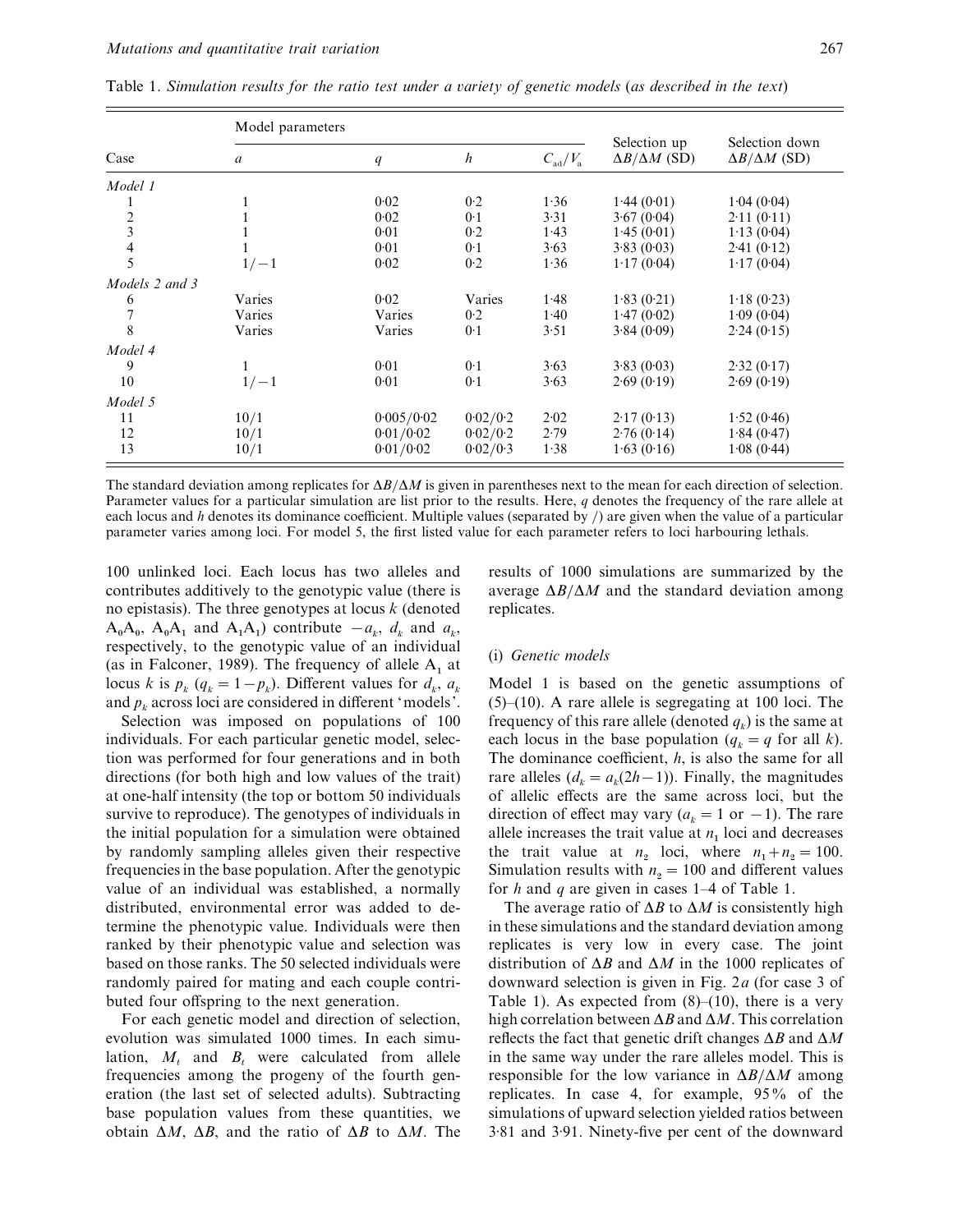

Fig. 2. The joint distribution of ∆*B* and ∆*M* in 1000 replications of selection. (*a*) Results from case 3 of Table 1 with selection for lower trait values. (*b*) Results from case 11 with selection for lower trait values. Here, *r* is the correlation between ∆*B* and ∆*M*.

selection simulations gave  $\Delta B/\Delta M$  values between  $2.17$  and  $2.63$ .

A notable feature of cases 1–4 in Table 1 is the difference in mean ∆*B*}∆*M* between upward and downward selection. With selection for higher trait values, the observed ratio of ∆*B* to ∆*M* is greater than the ratio of  $C_{ad}$  to  $V_a$  in the base population. With selection for lower values,  $\Delta B / \Delta M$  is less than *C*<sub>ad</sub>/*V*<sub>a</sub>. There are two causes for this asymmetry. The first is that rare recessive alleles cause non-linearity in parent–offspring regressions (Robertson, 1977; Bulmer, 1985, p. 137). This naturally leads to an asymmetric response to selection. Second, the genetic variance components evolve with selection when the number of loci is finite. The infinitesimal model breaks down very quickly when quantitative trait variation is due entirely to rare alleles. With upward selection in model 1, allele frequencies move towards more intermediate values. This increases  $V_a$  and decreases  $C_{ad}$ . As a consequence,  $\Delta M$  is substantially greater (and ∆*B* is substantially less) in the third or fourth generations of selection than in the first. Thus, the overall ratio of ∆*B* to ∆*M* is less than what would be expected given  $C_{\text{ad}}/V_{\text{a}}$  of the base population. Genetic variance components evolve in the opposite direction with selection for lower trait values (when  $n_2 = 100$  in model 1). The ratio of  $C_{\text{ad}}$  to  $V_{\text{a}}$  increases with selection and the final ratio of ∆*B* to ∆*M* is greater than expected.

I have also simulated model 1 for a variety of cases in which the rare allele increases trait values at some loci and decreases trait values at others  $(n_1, n_2 > 0)$ . Case 5 in Table 1 describes results from one set of simulations with  $n_1 = n_2 = 50$ . In this case and others, the average ∆*B*}∆*M* invariably exceeds 1 and the standard deviation is small.

Models 2 and 3 allow the frequency and dominance coefficient of the rare allele to vary among loci. In model 3, the frequency of the rare allele is fixed  $(q_k =$ *q* for all *k*), but  $a_k$  varies uniformly between 0.02 and  $2 (a_1 = 0.02, a_2 = 0.04, ..., a_{99} = 1.98, a_{100} = 2.00)$ . The dominance coefficient varies among loci such that alleles with larger effects tend to be more recessive:  $h_k = 0.5 - 0.25a_k$ . A negative relationship between effect and *h* is supported by both theoretical arguments and experimental studies (Simmons & Crow, 1977; Caballero & Keightley, 1994). A typical set of results for model 2 are given as case 6 in Table 1. As in the simpler model 1, the average ratio of ∆*B* to ∆*M* is consistently greater than 1. The standard deviation among replicates is slightly higher in these simulations, but it remains small relative to the mean.

Model 3 assumes the same distribution for  $a_k$ , but allows the frequency of the rare allele to vary among loci instead of the dominance coefficient. I assume that initial allele frequencies are uniformly distributed (on a log scale) between 0.005 and 0.05:  $q_k =$  $0.05 - \log_{10}(4.5 \ a_k + 1)$ . The negative relationship between  $q_k$  and  $a_k$  reflects the biological intuition that deleterious mutations with larger effects will be rarer. The results for model 3 (cases 7 and 8) are entirely consistent with previous cases. Standard deviations are comparable to model 1.

In models 1–3, genetic variation affects only the phenotype. There is no direct effect of deleterious mutations on 'fitness', which is determined entirely by phenotypic value in the selection experiment. This kind of model applies most directly to deleterious mutations of ' small effect'. However, lethal and sterile mutations make a substantial contribution to inbreeding depression in some traits (Crow & Simmons, 1977). Such 'large effect' mutations will affect fitness even in a selection experiment. Model 4 considers lethal alleles. If an individual is homozygous for a lethal at any locus, it is eliminated and replaced by a second individual from the same family. Two examples of model 4 are given as cases 9 and 10 in Table 1. Rare alleles invariably decrease the trait in case 9, while half increase and half decrease in case 10. The average ratio of  $\Delta B$  to  $\Delta M$  is very high under both these models and the standard deviations among replicates are small relative to the average ratios. The results are strikingly similar to the non-lethal case with similar phenotypic effects (case 4).

The final pure 'rare allele' model considers a mixture of loci with large and small effects. In model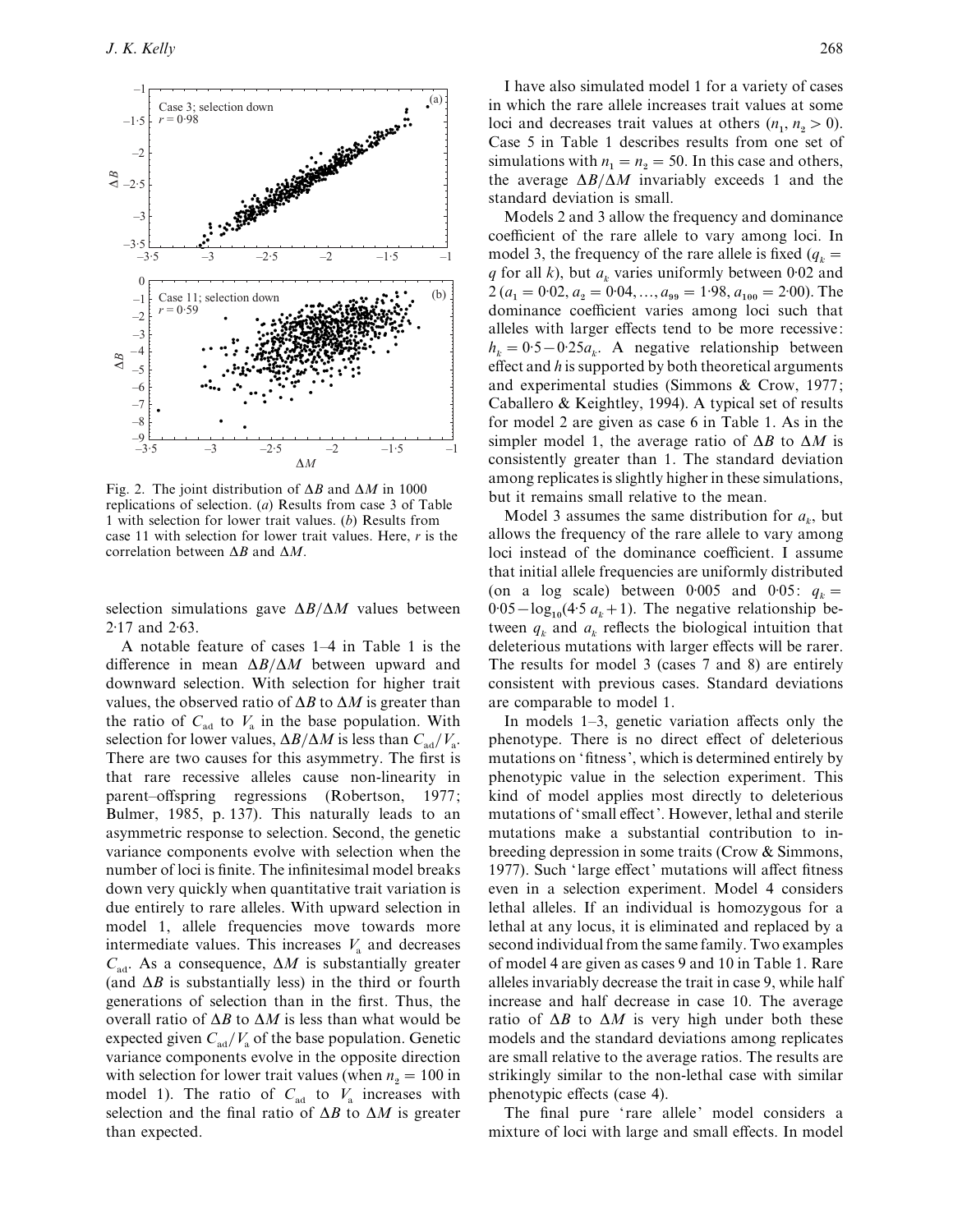

Fig. 3. The average ratio of ∆*B* to ∆*M* as a function of the percentage of additive variance contributed by loci with intermediate-frequency alleles. Results were obtained from simulations of model 6 by increasing  $a_1$  from 0.1 (where loci 1–9 contribute  $4.9\%$  of  $V_a$ ) to 2.0 (where loci 1–9 contribute  $95.6\%$  of  $V_a$ ). Open symbols denote ratios obtained with selection for lower trait values; filled symbols denote ratios obtained with selection for higher trait values. In this example,  $h_1 = 0.5$ ,  $q_{10} = 0.02$ ,  $a_{10} = 1$ ,  $h_{10} = 0.2.$ 

5, lethal alleles with large phenotypic effects segregate at loci 1–10. Non-lethal alleles with minor phenotypic effects segregate at loci 11–100. I assume that all loci within a 'category' are equivalent ( $a_k = 10$ ,  $q_k = q_1$ , and  $h_k = h_1$  for  $k \le 10$ ; and  $a_k = 1$ ,  $q_k = q_{11}$ , and  $h_k =$  $h_{11}$  for  $k > 10$ ). Results for different parameter values are given as cases 11–13 in Table 1. The relative contribution of lethal alleles to phenotypic variation differs among these cases. Lethals contribute 33% of the initial directional dominance in case 11, 47% in case 12 and 58% in case 13. As with previous models, the average ratio of ∆*B* to ∆*M* is near to or greater than 1. However, the standard deviation among replicates is substantially greater. This is due primarily to a lower sampling covariance of ∆*B* and ∆*M*. The bivariate distribution is given for downward selection of case 11 in Fig. 2*b*.

For comparison, I also simulated models in which at least some portion of quantitative trait variation is caused by alleles at intermediate frequencies (between 0.1 and 0.9). In model 6, allele frequencies are intermediate (in the base population) at loci  $1-9$  ( $q_1 =$  $0.1, q_2 = 0.2, q_3 = 0.3, ..., q_8 = 0.8, q_9 = 0.9$ ). I assume that effects and dominance coefficients are the same across these loci  $(a_k = a_1 \text{ and } h_k = h_1 \text{ for } k = 1-9)$ . Loci 10–100 harbour rare alleles with equivalent parameters  $(q_k = q_{10}, a_k = a_{10} \text{ and } h_k = h_{10} \text{ for } k = 1$ 10–100). Simulations were conducted by fixing all other parameters and allowing  $a_1$  to vary from 0.1 to 2.0. With  $a_{10} = 1$ , the contribution of loci 1–9 to  $V_a$  increases from about 5% of the total (when  $a_1 = 0.1$ )  $_1 = 0.1$ to about 95% of the total (when  $a_1 = 2.0$ ). The average ratio of ∆*B* to ∆*M* is given as a function of the relative contribution of loci 1–9 (to  $V_a$ ) in Fig. 3. As expected, the average  $\Delta B/\Delta M$  is high when  $V_a$  is caused primarily by rare recessive alleles and declines

towards zero as intermediate-frequency alleles make a larger contribution.

In all the preceding simulations the environmental variance was adjusted so that the trait heritability  $(V_a/V_p)$  was 0.5 in the base population. I have also simulated all these cases assuming that the heritability was 0±2. The absolute magnitudes of ∆*B* and ∆*M* were smaller in these simulations, but ratios of ∆*B* to ∆*M* were generally similar to the results in Table 1. In fact,  $\Delta B/\Delta M$  was generally closer to  $C_{ad}/V_a$  in cases with lower heritability.

#### **4. Discussion**

## (i) *The nature of genetic ariation*

The ratio test is a method for assessing the contribution of rare, partially recessive alleles to quantitative trait variation. Rare recessives should be the principal cause of variation under the deleterious mutation model. In contrast, a large contribution by alleles at intermediate frequencies suggests that quantitative genetic variation is either actively maintained by selection or 'quasi-neutral'. The difference between these two scenarios has important implications for both quantitative trait evolution and the methods we use to investigate it.

Consider a plant population that has recently experienced a change in selection regime such that smaller flowers are favoured. If genetic variation in flower size is not caused by unconditionally deleterious mutations, there should be an immediate response to selection. Alleles that reduce flower size should increase in frequency and the rate of phenotypic evolution can be predicted from quantitative genetic parameters (the selection differential and trait heritability; Falconer, 1989). In contrast, we expect very limited phenotypic change (in the short term) if standing variation is caused by deleterious mutations. Small flower alleles will increase in frequency only if positive selection on their phenotypic effects is strong enough to overwhelm their direct deleterious effect on fitness. As a consequence, the rate of phenotypic evolution will deviate from the quantitative genetic prediction.

Genetic variances and covariances are frequently used to assess the evolutionary potential of populations (Arnold, 1992; Houle, 1992). Such studies implicitly assume that observed genetic variation is not inherently deleterious, because deleterious mutations probably will not contribute to adaptive evolution (Keightley & Hill, 1990). In contrast, investigations of life history traits (survival, fecundity, etc.) frequently assume that genetic variation is due *entirely* to deleterious mutations (Deng, 1998). This assumption allows mutational parameters to be estimated from phenotypic data (Morton *et al*., 1956; Charlesworth *et al*., 1990; Deng & Lynch, 1996;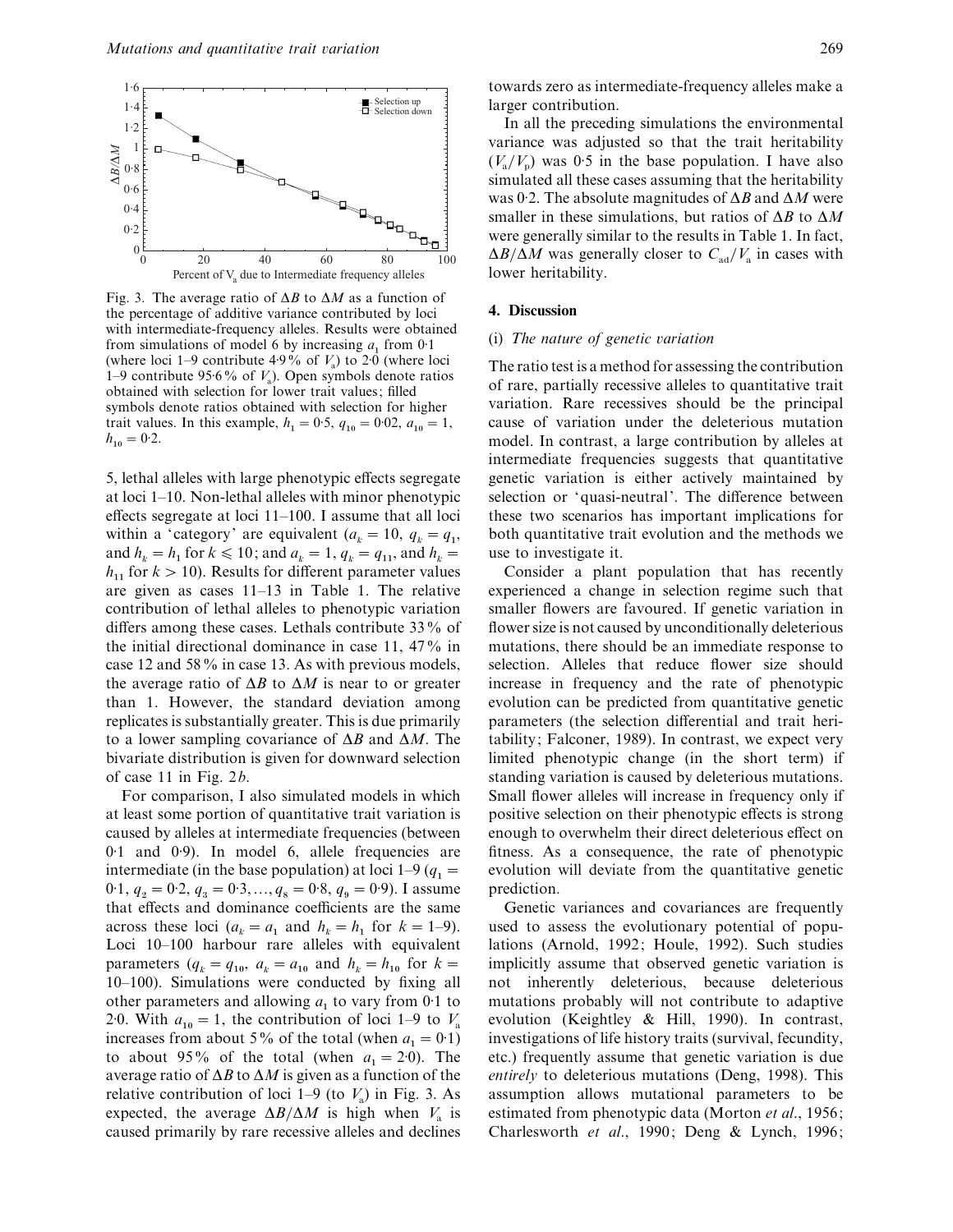Willis, 1999). This striking difference in empirical presumptions indicates that experimental studies are necessary to assess the contribution of deleterious mutations to standing genetic variation.

# (ii) *The ratio test*

The ratio test is based on the relative magnitudes of two genetic variance components: the covariance of additive and homozygous dominance effects  $(C_{ad})$  and the more familiar additive genetic variance  $(V_a)$ . It is thus an indirect assay of allele frequencies. Such indirect methods have proved useful in the past, however. An example is the classic genetic studies of heterosis in corn (Reviewed by Moll *et al*., 1964). These experiments used changes in the ratio of the dominance variance to additive variance to reject single locus overdominance as the primary cause of heterosis.

Rare, partially recessive alleles increase  $C_{ad}$  relative to  $V_a$  (Fig. 1). Large values of  $C_{\text{ad}}/V_a$  (equal to or greater than 1) are only likely if the additive variation in a trait is due primarily to rare, recessive alleles. Small or negative values of  $C_{ad}/V_a$  will obtain if quantitative trait variation is caused by alleles at intermediate frequency. It is possible to estimate both  $C_{\text{ad}}$  and  $V_{\text{a}}$  from comparisons among relatives (Cockerham & Weir, 1984; Shaw *et al*., 1998). Unfortunately, such estimates typically have large sampling errors. This makes estimating the ratio of  $C_{\text{ad}}$  to  $V_{\text{a}}$  very difficult.

Selection experiments may provide a statistically effective means to estimate  $C_{\text{ad}}/V_a$ . The change in the directional dominance of a randomly mating population under selection, ∆*B*, is approximately proportional to  $C_{ad}$  (Kelly, 1999*a*, *b*; Appendix). Analyses presented here indicate that ∆*B*}∆*M* can be used as an estimator of  $C_{ad}/V_a$  and that this estimator has favourable statistical properties (∆*M* is the change in the population mean). In the highly simplified version of the deleterious mutation model considered in (8)–(10), random factors that generate variance in ∆*B* and ∆*M* among replicate selection populations cancel out in the ratio (to a first approximation). As a consequence,  $\Delta B/\Delta M$  invariably equals  $C_{ad}/V_a$  (the sampling variance is zero). This result is surprising in that quantitative genetic estimators typically have high sampling variances.

Stochastic simulations of truncation selection were used to investigate the generality of this result (Figs 2–3; Table 1). These simulations confirm that the sampling variance of ∆*B*}∆*M* is relatively low under a broad range of models in which genetic variation is caused by rare, partially recessive alleles. However, they also indicate that ∆*B*}∆*M* can be biased. In simulations where rare alleles reduced the trait value, the average  $\Delta B/\Delta M$  was typically greater than  $C_{ad}/V_a$ 

with upward selection but less than  $C_{ad}/V_a$  with downward selection (Table 1). This is a notable concern for quantitative estimation of  $C_{\text{ad}}/V_{\text{a}}$ , but it does not hinder use of ∆*B*}∆*M* as a test of the deleterious mutation model. Despite bias, ∆*B*}∆*M* was uniformly high across replicate populations in simulations with variation caused by entirely by rare alleles. In contrast, ∆*B*}∆*M* was generally close to zero or even negative in simulations where variation was caused primarily by intermediate-frequency alleles (see Fig. 3).

## (iii) *Inbreeding depression ersus genetic ariation*

It is important to distinguish the contribution of rare recessives to 'inbreeding depression' from their contribution to the genetic variance in a trait. As emphasized by Charlesworth (1998), rare recessives may be the sole determinant of inbreeding depression (directional dominance) but generate only part of the genetic variance. This will occur if two qualitatively different types of loci contribute to variation in the trait. At the first set of loci, non-deleterious alleles are segregating at intermediate frequencies. The second set of loci harbour rare, partially recessive alleles. Under these circumstances,  $C_{ad}$  will be positive but substantially smaller than  $V_a$  (because the intermediate-frequency alleles will make large contributions to  $V_a$  but not to  $C_{ad}$ ). Simulation results for this kind of model are given in Fig. 3.

Under very different assumptions, deleterious mutations could be responsible for genetic variation in traits that exhibit no directional dominance. Here, we are primarily concerned with the pleiotropic effects of deleterious mutations on morphological characters because fitness components generally show inbreeding depression (Wright, 1977; Charlesworth & Charlesworth, 1987). Lack of directional dominance may result for at least two different reasons. The first is that the population contains rare recessives that increase the trait value at some loci  $(2pqd < 0)$  and decrease the trait value at other loci  $(2pqd > 0)$  so that these two sets of loci cancel in their net effect on *B*. In fact, theoretical models typically assume that deleterious mutations are equally likely to increase or decrease the value of a morphological character (Keightley & Hill, 1990; Barton, 1990; Kondrashov & Turelli, 1992; Caballero & Keightley, 1994). These conditions will yield high values for  $C_{ad}$  and selection will subsequently generate directional dominance in the trait.

There will also be no inbreeding depression if the pleiotropic effects of deleterious mutations are additive. For reasons described previously, deleterious mutations that persist in a population are likely to be at least partially recessive in their effects on fitness. If alleles have consistent dominance relations across all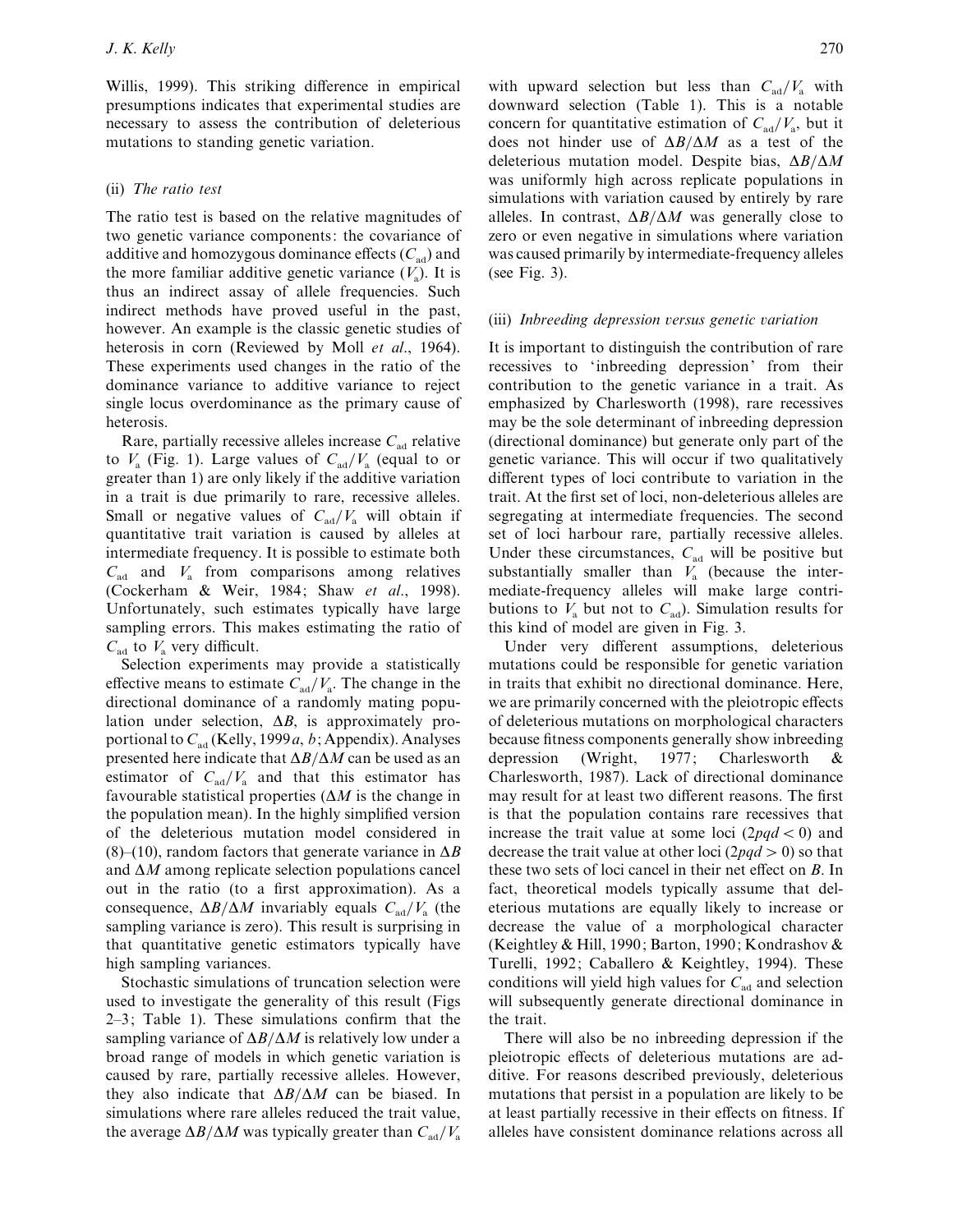traits they affect, as suggested by some studies (Keightley & Kacser, 1987), then deleterious alleles will also tend to be recessive in their morphological effects. It is possible, however, that deleterious mutations with recessive affects on fitness could have additive pleiotropic effects (Caballero & Keightley, 1994). In this case, we expect small values for  $C_{ad}$  even when quantitative variation is caused entirely by deleterious mutations.

Finally, it is necessary to consider the case in which both the inbreeding depression and the genetic variance in a trait are due to intermediate-frequency alleles. Under these circumstances,  $C_{ad}$  may actually be significantly negative (although smaller in magnitude than *V*<sup>a</sup> ). The contribution of a particular quantitative trait locus to  $C<sub>ad</sub>$  will be negative if the recessive allele at that locus has a frequency greater than  $0.5$  (Fig. 1; Cockerham & Weir, 1984).

### (iv) Experimental design

Consider an experiment in which selection is performed on a self-compatible plant. An initial concern is to choose a scale of measurement in which trait variation conforms approximately to the relevant quantitative genetic model (e.g. Falconer, 1989; Appendix). Most models assume that the effects of deleterious mutations combine multiplicatively across loci (Crow & Kimura, 1970, ch. 6). In this case, a simple logarithmic transformation of the trait will ensure that each locus contributes additively to variation. If the interactions among loci are neither additive nor multiplicative (e.g. Sved & Wilton, 1989; Willis, 1993; Charlesworth, 1998), then a more complicated transformation may be required.

The duration of the selection experiment is a second important issue. The number of generations should be sufficient to generate a significant change in the population mean (say 1–3 phenotypic standard deviations), but not so many that new mutations can contribute to the selection response (e.g. Frankham *et al*., 1968). The purpose of the ratio test is to assess the contribution of rare alleles *in the base population*. Only the immediate response to selection is informative about the genetic composition of the base population. The choice of four generations of selection in the simulation study was arbitrary and longer durations (or more intense selection) may be preferable with low heritabilities.

After selection is completed, outbred seeds from the selected populations are germinated simultaneously with outbred seeds preserved from the base population (or from an unselected control population). Adults from each population then produce two types of seed: self-fertilized and outbred (each individual is randomly mated to another member of the same population to generate outbred seed). The resulting seeds fall into

four categories: base-outcrossed (bo), base-inbred (bi), selected-outcrossed (so) and selected-inbred (si). The seeds are subsequently germinated and measured for the trait. The inbreeding coefficient of selfed progeny is 0.5. Hence, the directional dominance of the base population may be estimated as  $2(M_{\text{bi}} - M_{\text{bo}})$ and the directional dominance of the selected population as  $2(M_{si} - M_{so})$ . Here the *M* denotes the mean phenotype of individuals in the category given by the subscript. (If inbred progeny were generated by fullsib mating, then each difference would be multiplied by 4 to estimate *B*).

The ratio test can be applied by using  $M_{\rm so} - M_{\rm ho}$  as an estimator of  $\Delta M$  and  $2(M_{\rm si}-M_{\rm so})-2(M_{\rm bi}-M_{\rm bo})$ as an estimator of ∆*B*. If ∆*M* is substantially greater in magnitude than  $\Delta B$  (across replicates), we can reject the hypothesis that variation is caused primarily by rare, partially recessive alleles. We cannot reject the hypothesis that variation is caused by rare, additive alleles. Fortunately, alternative analyses of data from the same selection experiment can also be used to test this hypothesis (e.g. Curtsinger & Ming, 1997).

## **Appendix**

We consider a slightly more general model than that described in the text. Each quantitative trait locus can have an arbitrary number of alleles. Let *pjl* denote the frequency of the *j*th allele  $(A_j)$  at locus *l*. Let  $\alpha^{jl}$  denote the additive effect of allele *j* at locus *l* and  $\delta^{jkl}$  denote the dominance deviation associated with genotype  $A_j A_k$  at locus *l*. Additive and dominance effects are defined in the standard way (Cockerham & Weir, 1984; Falconer, 1989). With these definitions,

$$
B = \sum_{i} \sum_{j} p^{jl} \,\delta^{jjl} \tag{A.1}
$$

and

$$
\Delta B = \sum_{i} \sum_{j} \Delta p^{ji} \delta^{jji} \tag{A 2}
$$

where  $\Delta p^{jl}$  is the change in the frequency of A<sub>*j*</sub> at locus *l*. Assuming that quantitative trait variation is caused by many loci of small effect and that these loci are in linkage equilibrium, allele frequency changes are approximately a linear function of *S*, the selection differential (Kimura, 1958; Griffing, 1960). In this model,

$$
\Delta p^{jl} \approx \left(\frac{S}{V_p}\right) p_{jl} \alpha^{jl},\tag{A 3}
$$

where  $V_p$  is the phenotypic variance. Substituting (A 3) into (A 2),

$$
\Delta B = \left(\frac{S}{V_p}\right) \sum_{l} \sum_{j} p^{jl} \delta^{jl} \alpha^{jl}.
$$
 (A 4)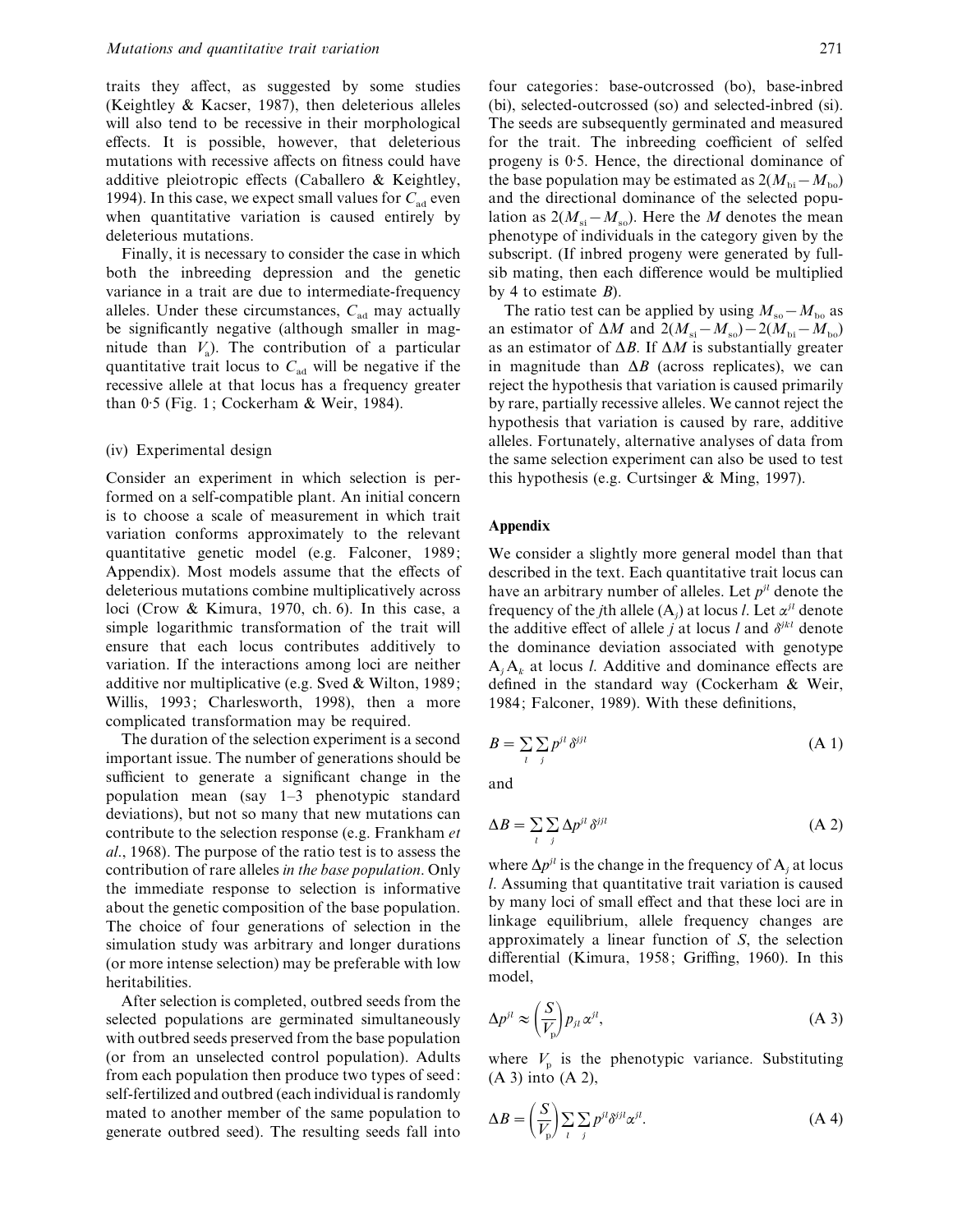Noting that the latter sum equals the multi-allele definition for  $C_{ad}$  (Cockerham & Weir, 1984), we obtain

$$
\Delta B = \left(\frac{S}{V_{\rm p}}\right) C_{\rm ad}.\tag{A 5}
$$

Linkage disequilibrium will develop among quantitative trait loci if selection is sustained (Bulmer, 1985). This violates the assumptions of the preceding analysis. However, because linkage disequilibrium tends to change  $V_a$  and  $C_{ad}$  in the same direction, it will have less effect on ∆*B*}∆*M* than on either ∆*B* or ∆*M* alone. Dynamical recursions for ∆*B* and ∆*M* that allow linkage disequilibrium are given in Kelly (1999*a*, *b*).

Another notable assumption of the preceding derivation is that the contribution of each locus is small relative to the phenotypic variation. This assumption is violated by 'large effect' mutations such as lethals. Such mutations can make an important contribution to inbreeding depression (Crow & Simmons, 1977) and their dynamics may not be accurately described by (A 3). However, the derivation of (8) and (9) does not depend on the assumption of small effects. Moreover, the simulation studies of models 5–7 indicate that the ratio test is not invalidated by lethals.

I would like to thank P. McElhany, J. Willis, W. G. Hill and two anonymous reviewers for comments on the manuscript. I am also grateful to Kim Hughes for providing a preprint and discussing her experimental studies. Finally, I would like to acknowledge the support of a NIH postdoctoral fellowship.

# **References**

- Arnold, S. (1992). Constraints on phenotypic evolution. *American Naturalist* **140**, S85–S107.
- Barton, N. H. (1990). Pleiotropic models of quantitative trait variation. *Genetics* **124**, 773–782.
- Beniwal, B. K., Hastings, I. M., Thompson, R. & Hill, W. G. (1992). Estimation of changes in selected lines of mice using REML with an animal model. I. Lean mass. *Heredity* **69**, 352–360.
- Bulmer, M. G. (1985). *The Mathematical Theory of Quantitatie Genetics*. Oxford: Clarendon Press.
- Caballero, A. & Keightley, P. D. (1994). A pleiotropic nonadditive model of variation in quantitative traits. *Genetics* **138**, 885–900.
- Charlesworth, B. (1998). The effect of synergistic epistasis on the inbreeding load. *Genetical Research* **71**, 85–89.
- Charlesworth, D. & Charlesworth, B. (1987). Inbreeding depression and its evolutionary consequences. *Annual Reiew of Ecology and Systematics* **18**, 237–268.
- Charlesworth, B. & Hughes, K. A. (1998). The maintenance of genetic variation in life history traits. In *Eolutionary Genetics from Molecules to Morphology* (ed. R. S. Singh & C. B. Krimbas). Cambridge: Cambridge University Press.
- Charlesworth, B., Charlesworth, D. & Morgan, M. T. (1990). Genetic loads and estimates of mutation rates in highly inbred plant populations. *Nature* **347**, 380–382.
- Cockerham, C. C. & Weir, B. S. (1984). Covariance of relatives stemming from a population undergoing mixed self and random mating. *Biometrics* **40**, 157–164.
- Cornelius, P. L. (1988). Properties of components of covariance of inbred relatives and their estimates in a maize population. *Theoretical and Applied Genetics* **75**, 701–711.
- Crow, J. F. & Kimura, M. (1970). *An Introduction to Population Genetics Theory*. Minneapolis, Minnesota: Burgess Publishing.
- Curtsinger, J. W. & Ming, R. (1997). Non-linear selection response in *Drosophila*: a strategy for testing the rarealleles model of quantitative genetic variability. *Genetica* **99**, 59–66.
- de Boer, I. J. M. & Hoeschele, I. (1993). Genetic evaluation methods for populations with dominance and inbreeding. *Theoretical Applied Genetics* **86**, 245–258.
- Deng, H.-W. (1998). Characterization of deleterious mutations in outcrossing populations. *Genetics* **150**, 945–956.
- Deng, H.-W. & Lynch, M. (1996). Estimation of the genomic mutation parameters in natural populations. *Genetics* **144**, 349–360.
- Drake, J. W., Charlesworth, B., Charlesworth, D. & Crow, J. F. (1998). Rates of spontaneous mutation. *Genetics* **148**, 1667–1686.
- Dudash, M. R. & Carr, D. E. (1998). Genetics underlying inbreeding depression in *Mimulus* with contrasting mating systems. *Nature* **393**, 682–684.
- Falconer, D. S. (1989). *An Introduction to Quantitatie Genetics*. New York: Wiley.
- Frankham, R., Jones, L. P. & Barker, J. S. F. (1968). The effect of population size and selection intensity in selection for a quantitative character in *Drosophila*. III. Analysis of lines. *Genetical Research* **12**, 267–283.
- Goldstein, D. B. & Holsinger, K. E. (1992). Maintenance of polygenic variation in spatially structured populations: roles for local mating and genetic redundancy. *Eolution* **46**, 412–429.
- Harris, D. L. (1964). Genotypic covariance between inbred relatives. *Genetics* **50**, 1319–1348.
- Heath, S. C., Bulfield, G., Thompson, R. & Keightley, P. D. (1995). Rates of change in genetic parameters of body weight in selected mouse lines. *Genetical Research* **66**, 19–25.
- Houle, D. (1992). Comparing evolvability and variability of quantitative traits. *Genetics* **130**, 195–204.
- Houle, D., Hoffmaster, D. K., Assimacopoulous, S. & Charlesworth, B. (1992). The genomic mutation rate for fitness in *Drosophila*. *Nature* **359**, 58–60.
- Houle, D., Hughes, K. A., Hoffmaster, D. K., Ihara, J. T., Assimacopoulous, S. & Charlesworth, B. (1994). The effects of spontaneous mutations on quantitative traits. I. Variances and covariances of life history traits. *Genetics* **138**, 773–785.
- Houle, D., Morikawa, B. & Lynch, M. (1996). Comparing mutational variabilities. *Genetics* **143**, 1467–1483.
- Hughes, K. A. (1995). The inbreeding decline and average dominance of genes affecting male life-history characters in *Drosophila melanogaster*. *Genetical Research* **65**, 41–52.
- Hughes, K. A. (1997). Quantitative genetics of sperm precedence in *Drosophila melanogaster*. *Genetics* **145**, 139–151.
- Jacquard, A. (1974). *The Genetic Structure of Populations*. New York: Springer-Verlag.
- Keightley, P. D. (1996). The nature of deleterious mutation load in *Drosophila*. *Genetics* **144**, 1993–1999.
- Keightley, P. D. (1998). Inference of genome-wide mutation